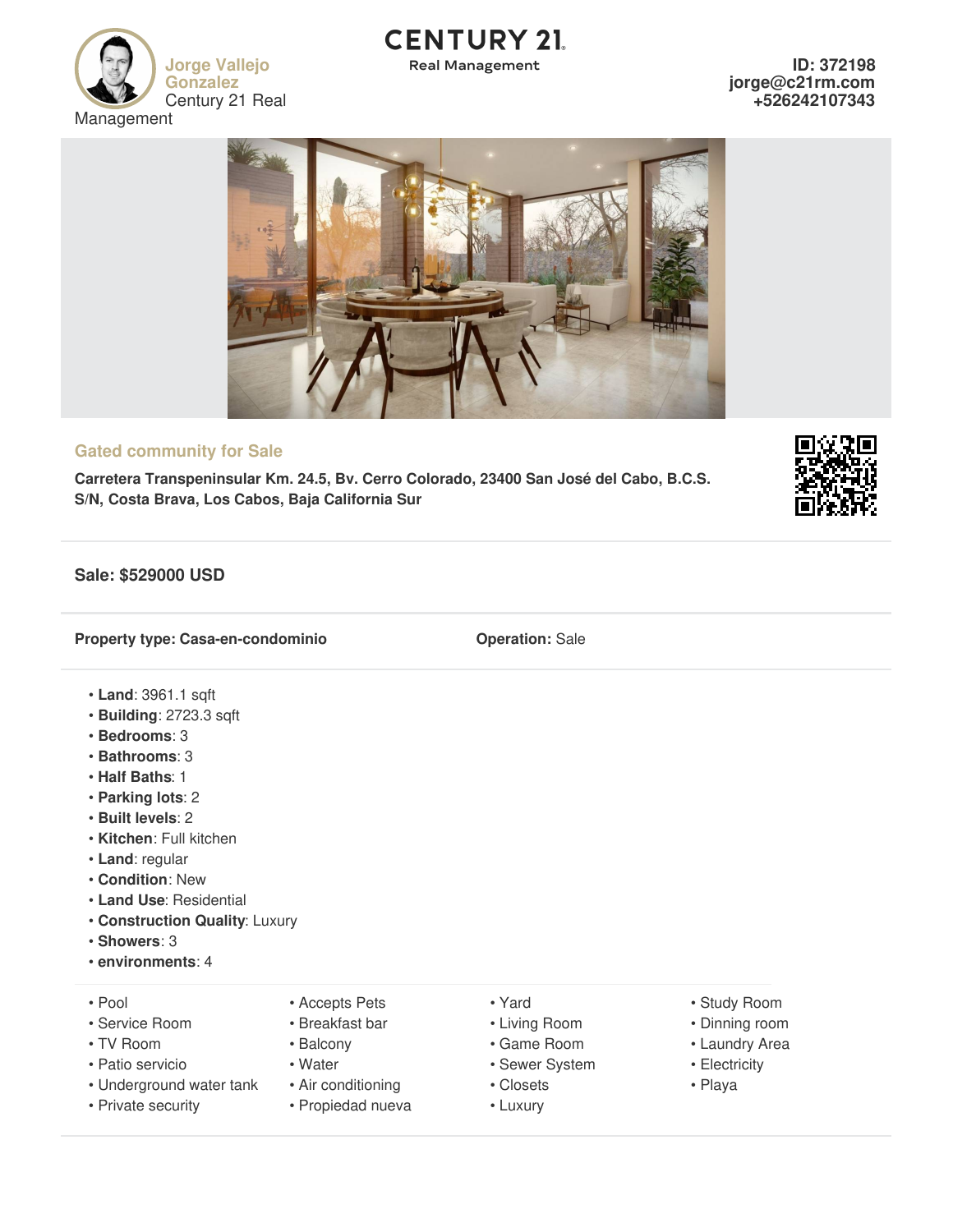#### **Description**

#### Casa Puente Houses

Designed to enrich and enjoy your family's dream. Ladera San José is a residential project located in Cerro Colorado, San José del Cabo, Baja California Sur. It's an exclusive residential area with houses and apartments within a planned community that has a clubhouse, walking trails and viewpoint, among other amenities, all developed with a deep respect for the environment and natural resources.

## CASA PUENTE

- 3 Bedrooms / 3 Recámaras
- 3 1/2 Bathrooms / 3 1/2 Baños
- Furnished and equipped European style kitchen.\* Cocina amueblada y equipada con estilo europeo.\*
- Living room / Sala Family room / Cuarto familiar
- Dining room / Comedor
- Walk-in closets / Vestidores
- 3 Parking spaces / 3 Cajones de Estacionamientos
- Laundry room / Lavandería
- Cellar / Bodega

#### Neighborhood COMUNIDAD

- Restaurant / Restaurante
- Gym / Gimnasio
- Bar Playroom for adults / Bar-Sala de Juegos para adultos
- Cafe-Cigar room / Café-Cigar
- Private Bar / Bar Privado
- Teens Game Room / Sala de juegos para jóvenes
- Playroom / Ludoteca
- Family Pool / Alberca familiar
- Adult Pool with Pergola / Alberca para adultos con pérgola
- BBQ Area / Área de BBQ
- Playground / Juegos de exterior
- Sundeck / Asoleadores
- Fire Pit / Fogateros
- Private Events Deck / Terraza para eventos
- 24/7 Security / Seguridad 24 horas
- Contemplation Deck / Mirador
- Walking Trail / Sendero para caminar

#### Surroundings ALREDEDORES

- Picacho McGregor School
- Koral Center Hospital H+
- El Merkado
- Hotel Hampton Inn & Suites by Hilton
- Koral Desk
- Koral Kids
- Koral Shops
- Manoma Spa
- Gym, Shoppes, Cafe, Beauty Shop, Library Gimnasio, Tiendas, Café, Salón de Belleza, Librerías, etc.
- Plaza Esperanza
- Fresko Supermarket / Supermercado Fresko
- Office Depot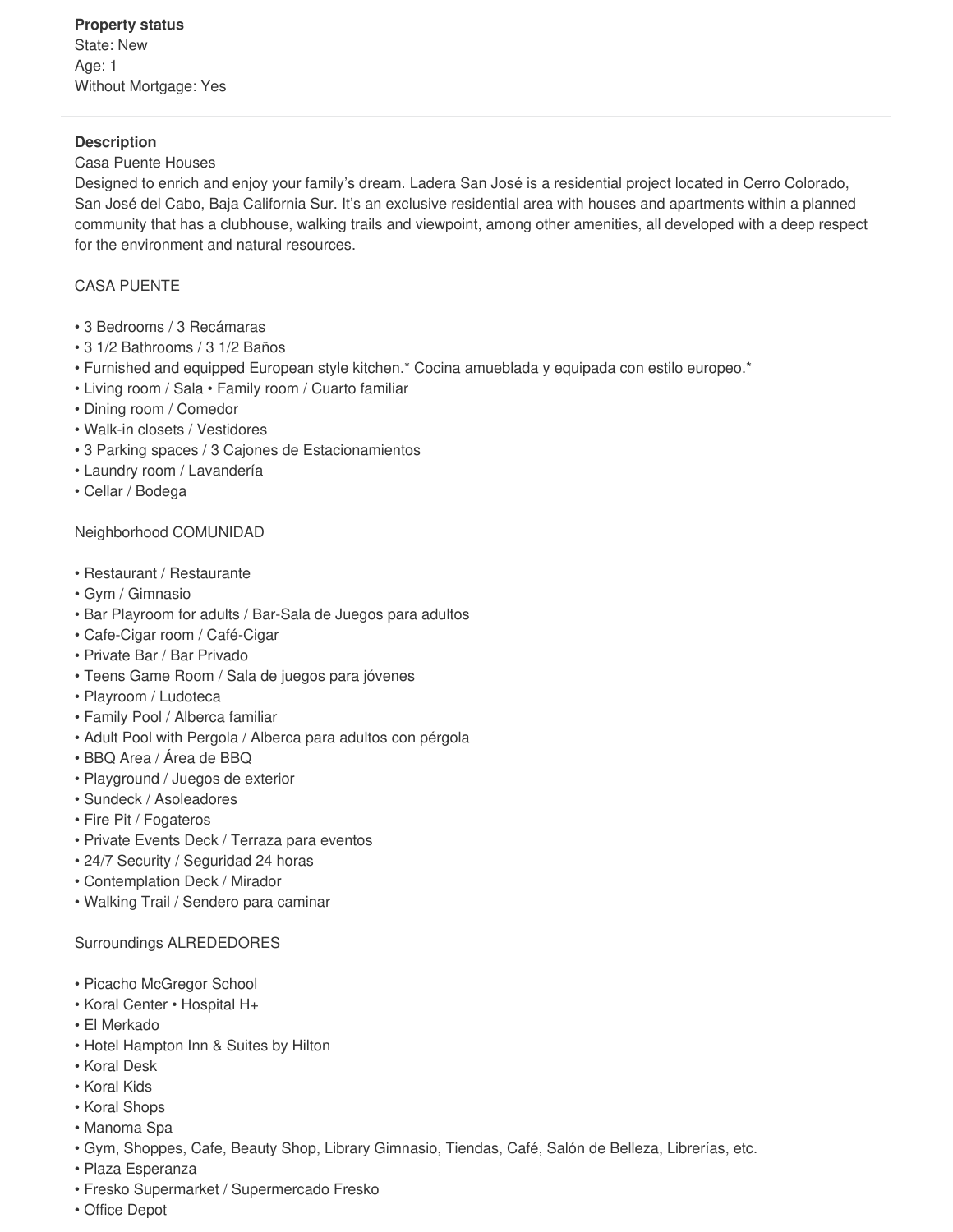- Audi
- Banca Mifel
- Plaza Las Fuentes
- Palmilla Beach & Golf / Playa Palmilla & Golf Options:
- Swimming pool / Alberca
- Air conditioning / Aire acondicionado
- Appliances upgrade / Mejora de electrodomésticos
- Solar panels / Paneles solares

\*Electric appliances: Stove, microwave oven, hood, dishwasher, sink. Does not include A/C, ceiling fan, washer and dryer.

## **Location**

Carretera Transpeninsular Km. 24.5, Bv. Cerro Colorado, 23400 San José del Cabo, B.C.S. S/N, Costa Brava, Los Cabos, Baja California Sur

## **References**